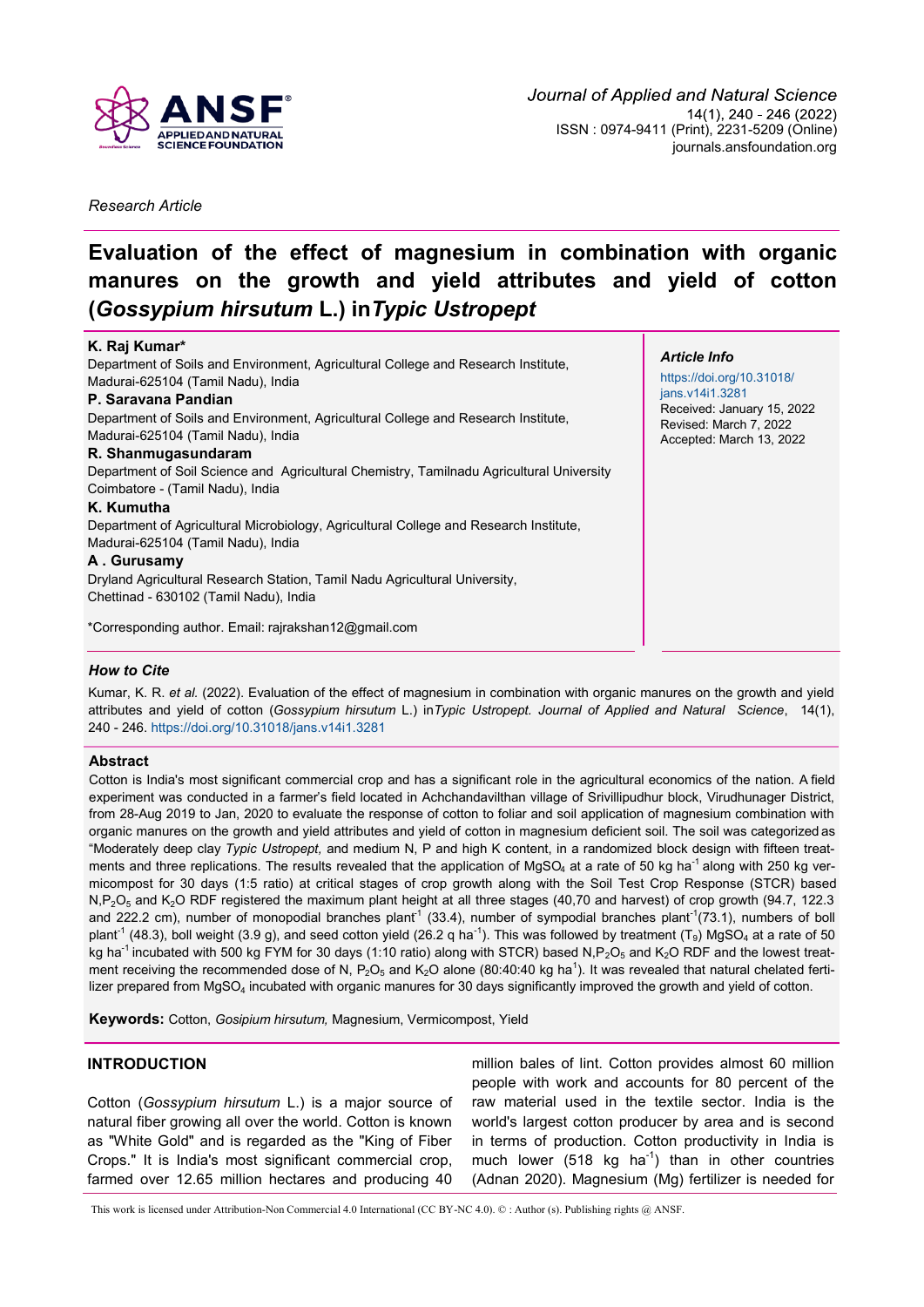various of plant physiological activities. Mg plays a critical role in the creation and development of sink organs such as seeds and roots (Ceylan *et al.,* 2016). Its fertilization has a significant impact on crop yield and many physiological processes in various crop species, as well as Mg agronomic efficiencies, under various soil conditions. Its deficiency in plants resulted in lower amounts of starch, as well as reduced germination and seedling establishment, when compared to Mg adequate plants (Wang *et al.,* 2020). The use of locally available lowcost organic sources, such as manures, green manures, and biofertilizers, in combination with inorganics in a synergistic manner for sustainable crop production and soil health is demanded by the high cost of fertilizer and declining input subsidies (Laxminarayana 2016)

Among the secondary nutrients Mg plays a major role in cotton production. It is involved in the biosynthesis of nucleic acids. It also stabilizes the ribosomal structure. Mg mainly assists in the translocation of cellulose and controls the fiber quality of cotton. Symptoms of mg insufficiency often occur on older leaves. Chlorosis is a typical reaction of plants to Mg shortage, and it predicts significant yield loss due to decreased sugar transfer from the source to the sink organs and biomass buildup in the root and reproductive tissues. Tanoi and Kobayashi, (2015). In the intensive agricultural system, much importance is given to N, P and K based fertilizer and Mg is not generally applied to farmers. Hence, Mg deficiency has become a serious problem in the cottongrowing area of the Virudhunagar district of Tamilnadu, India. In calcareous soils, Mg combines with calcium hydroxide and forms magnesium hydroxide, and the availability of Mg to the labile pool is reduced. Keeping these points in view, the present study was conducted to evaluate the effect of magnesium sulphate alone and incubation with various organic manures on the growth, yield attributes and seed cotton yield in Mg deficient Virudhunagar district of Tamil Nadu.

## **MATERIALS AND METHODS**

#### **Experimental site**

The field experiment was carried out to understand the response of Mg to the growth and yield of cotton in a farm's field located in Achchandavilthan village of the Srivillipudhur block, Virudhunagar District, Tamil Nadu, during the *Kharif* season from 28 August 2019 to Jan 2020. The soil moisture regime is ustic, with a mean annual temperature of 25.4 $\,^0$ C. The mean annual rainfall (2019) in the Virudhunagar district was 840.5 mm.

#### **Enrichment of organics fortified with Mg**

The organic sources employed in the incubation of Mg are vermicompost and farmyard manure. The enrichment process included MgSO<sub>4</sub> @ 50 kg ha<sup>-1</sup> incubated with 250 kg vermicompost for 30 days (1:5 ratio),

MgSO<sub>4</sub>  $@$  50 kg ha<sup>-1</sup> incubated with 500 kg FYM for 30 days (1:10 ratio), MgSO<sub>4</sub> @ 37.5 kg ha<sup>-1</sup> incubated with 375 kg FYM for 30 days (1:10 ratio), MgSO<sub>4</sub> @ 25 kg ha<sup>-1</sup> incubated with 250 kg FYM for 30 days (1:10 ratio),  $MqSO<sub>4</sub>$  @ 37.5 kg ha<sup>-1</sup> incubated with 187.5 kg vermicompost for 30 days (1:5 ratio), and MgSO<sub>4</sub>  $@$  25 kg ha<sup>-1</sup> incubated with 125 kg vermicompost for 30 days (1:5 ratio).

#### **Experimental details**

The field experiment was conducted in a randomized block design with fifteen treatment and three replication,  $20m^2$  (5 m x 4 m). The details of the treatments are given in Table 1.

#### **Data collection and analysis**

Before the experimentation, soil samples were collected at random at 0-30 cm depth across the experimental site and made in a single composite. The composite soil sample was processed and used for the analysis of physico-chemical characteristics viz., soil reaction (pH) (Potentiometry, Jackson, 1973), electrical conductivity (EC) (Conductometry, Jackson, 1973), soil organic carbon (Dichromate wet digestion method, Walkley and Black, 1934), available nitrogen (Alkaline permanganate method, Subbaiah and Asija, 1956), available phosphorus (Olsen method, Olsen *et al*., 1954), available potassium (neutral normal NH4OAc method, Stan-

**Table 1**. Treatment details of the experiment

```
T_1 – Recommended dose of Fertilizer N, P<sub>2</sub>O<sub>5</sub> and K<sub>2</sub>O
@ 80:40:40 kg ha<sup>-1</sup>(control)
T_2 . N, P_2O_5 and K_2O on STCR basis
T_3 - T<sub>2</sub> + Basal application of MgSO<sub>4</sub> @ 37.5 kg ha<sup>-1</sup>
```
T<sub>4</sub> - T<sub>2</sub> + MgSO<sub>4</sub> @ 37.5 kg ha<sup>-1</sup> incubated with 375 kg FYM for 30 days (1:10 ratio)

 $T_5$  -  $T_2$  +MgSO<sub>4</sub> @ 25 kg ha<sup>-1</sup> incubated with 250 kg FYM for 30 days (1:10 ratio)

 $T_6$  - T<sub>2</sub>+ MgSO<sub>4</sub> @ 37.5 kg ha<sup>-1</sup> incubated with 187.5 kg vermicompost for 30 days (1:5 ratio)

 $T_7$  -  $T_2$  + MgSO<sub>4</sub> @ 25 kg ha<sup>-1</sup> incubated with 125 kg vermicompost for 30 days (1:5 ratio)

 $T_8$  - T<sub>2</sub> + Basal application of MgSO4 @ 50 kg ha<sup>-1</sup>

 $T_9$  -  $T_2$  + MgSO<sub>4</sub> @ 50 kg ha<sup>-1</sup> incubated with 500 kg FYM for 30 days (1:10 ratio)

 $T_{10}$  - T<sub>2</sub> + MgSO<sub>4</sub> @ 50 kg ha<sup>-1</sup> incubated with 250 kg vermicompost for 30 days (1:5 ratio)

 $T_{11}$  -  $T_2$  + Foliar application of MgSO<sub>4</sub> @ 1% on 20, 40 and 60 DAS

 $T_{12}$  - T<sub>3</sub> + Foliar application of MgSO<sub>4</sub> @ 1% on 20, 40 and 60 DAS

 $T_{13}$  - T<sub>8</sub> + Foliar application of MgSO<sub>4</sub> @ 1% on 20, 40 and 60 DAS

 $T_{14}$  - T<sub>2</sub> + Basal application of EDTA @ 2 kg ha<sup>-1</sup>

 $T_{15}$  - T<sub>2</sub> + Foliar application of Mg EDTA @0.5%on 20, 40 and 60 DAS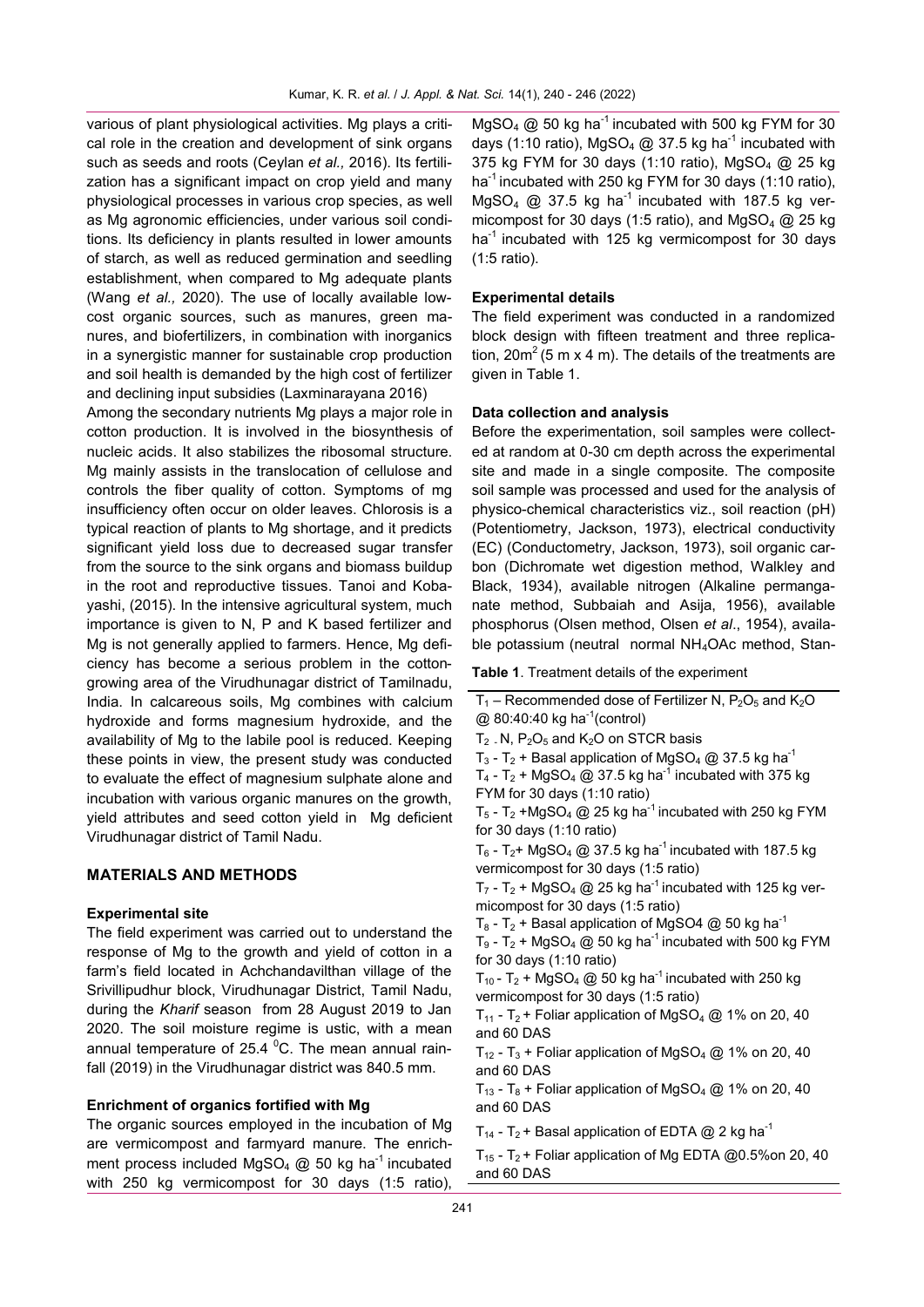ford and English,1949), DTPA extractable Zn, Fe, Cu, Mn (Atomic Absorption Spectrophotometer, Lindsay and Norvell, 1978). From each plot, five plants were selected randomly, and tagged, and the following growth and yield parameters were observed. Plant height was measured from the ground level to the tip of the terminal bud and expressed in cm. The number of monopodial and sympodial branches per plant was counted from the selected tagged plants, and the mean number of ball and ball weights per plant was determined and expressed in numbers. The yield data were collected at physiological maturity and after the crop was harvested. Analysis of variance (ANOVA) was used to examine the growth and yield (kg ha-1) obtained in the research, as recommended by Panse and Sukhatme (1967).

## **RESULTS AND DISCUSSION**

The present study showed that cotton (*Gossypium hirsutum* L.) SVPR 4, the plant growth and yield attributes were highly influenced by the soil application of Mg and enriched organics along with STCR based N,  $P_2O_5$  and  $K<sub>2</sub>O$ .

## **Initial properties**

The data of various physico-chemical properties of the initial soil are presented in Table 2. The soil texture was clay loam in nature with a bulk density of  $(1.14 \text{ Mg m}^{-3})$ and a particle density of (2.47 Mg m<sup>-3</sup>). The pH of the experimental field soil was moderately alkaline (8.45). The soil was low in alkaline  $K MnO_4$ -N (214 kg ha<sup>-1</sup>), medium in Olsen P (14.3 kg ha<sup>-1</sup>), and medium in  $NH<sub>4</sub>OAc K$  (356 kg ha<sup>-1</sup>) with a low organic carbon content (3.94 g kg $^{-1}$ ). The soil was deficient in Mg (0.68 mg kg<sup>-1</sup>). The soil was categorized as "Moderately deep clay *Typic Ustropepts*" by The United State Department of Agriculture (USDA) soil taxonomy.

# **Effect of Mg and fortified organic manures on growth attributes**

The application of Mg significantly influenced the growth attributes of cotton, as shown in Table 3. The plant height, number of monopodial and sympodial branches, number of bolls per plant and boll weight were significantly **(P=0.05**) higher in the treatment receiving MgSO<sub>4</sub> @ 50 kg ha<sup>-1</sup> incubated with 250 kg vermicompost for 30 days (1:5 ratio) along with the test crop response (STCR) basis  $(T_{10})$  than in the other treatments. Thus, this result might be due to the increased availability of Mg for cotton during the critical stages, as Mg starvation greatly reduces the growth and development of cotton.

#### **Plant height**

The application of vermicompost incubated with Mg

sulphate exhibited favourable results on plant height. Among the various treatments, application of MgSO<sub>4</sub>  $\omega$  50 kg ha<sup>-1</sup> incubated with 250 kg vermicompost for 30 days (1:5 ratio) along with STCR based N,  $P_2O_5$  and  $K<sub>2</sub>O$  (T<sub>10</sub>) showed maximum plant height at various stages (flowering stage 94.7 cm, boll development stage 122.3 cm and harvest stage 222.2 cm) however the treatment T<sub>14</sub> (Basal application of EDTA  $@$  2 kg ha<sup>-1</sup> along with STCR based N,  $P_2O_5$  and  $K_2O$ ) was statistically on par with T<sub>4</sub> MgSO<sub>4</sub> @ 37.5 kg ha<sup>-1</sup> incubated with 375 kg FYM for 30 days along with STCR based N, P<sub>2</sub>O<sub>5</sub> and K<sub>2</sub>O), T<sub>5</sub> (MgSO<sub>4</sub> @ 25 kg ha<sup>-1</sup> incubated with 250 kg FYM for 30 days along with STCR based N, P<sub>2</sub>O<sub>5</sub> and K<sub>2</sub>O) and T<sub>6</sub> (MgSO<sub>4</sub> @ 37.5 kg ha<sup>-1</sup> incubated with 187.5 kg vermicompost for 30 days along with STCR based N,  $P_2O_5$  and  $K_2O$ ) Whereas irrespective of the stages, the lowest plant height of 80.1 cm at flowering stage, boll development stage (101.9 cm) and 193.5 cm at harvest stage were recorded in the treatment receiving recommended dose of N,  $P_2O_5$  and K<sub>2</sub>O alone (80:40:40 kg ha<sup>1</sup>). Mg is a vital nutrient for plant growth and is involved in a variety of physiological and molecular processes. In an experimental field investigation, enriched MgSO<sub>4</sub> outperformed the control in terms of boosting growth metrics such as plant height, with  $MgSO<sub>4</sub>$  increasing plant height by 5.8% at square formation, 16.6% during boll formation, and 16.9% at harvest. Mg function in phloem loading and delivery of photo assimilates to younger plant sections is responsible for the rise in plant height (Raliya *et.al.,* 2014)

| <b>Particulars</b>                        | <b>Values</b> |  |  |  |
|-------------------------------------------|---------------|--|--|--|
| <b>Physical properties</b>                |               |  |  |  |
| $Clay (\%)$                               | 34.79         |  |  |  |
| Silt (%)                                  | 27.53         |  |  |  |
| Fine sand (%)                             | 4.23          |  |  |  |
| Coare sand (%)                            | 29.45         |  |  |  |
| <b>Textural Class</b>                     | Clay Ioam     |  |  |  |
| Bulk density (Mg m <sup>-2</sup> )        | 1.14          |  |  |  |
| Particle density (Mg $m^{-2}$ )           | 2.47          |  |  |  |
| <b>Physio-chemical properties</b>         |               |  |  |  |
| рH                                        | 8.45          |  |  |  |
| $EC(dSm^{-1})$                            | 0.43          |  |  |  |
| Organic carbon (%)                        | 3.9           |  |  |  |
| <b>Chemical properties</b>                |               |  |  |  |
| Available Nitrogen (kg ha <sup>-1</sup> ) | 218           |  |  |  |
| Available Phophorus(kg ha <sup>-1</sup> ) | 14.3          |  |  |  |
| Available Potassium(kg ha <sup>-1</sup> ) | 356           |  |  |  |
| Exchangeable Magnesium (mg $kg^{-1}$ )    | 0.68          |  |  |  |

**Table 2.** Initial soil parameters of the experimental site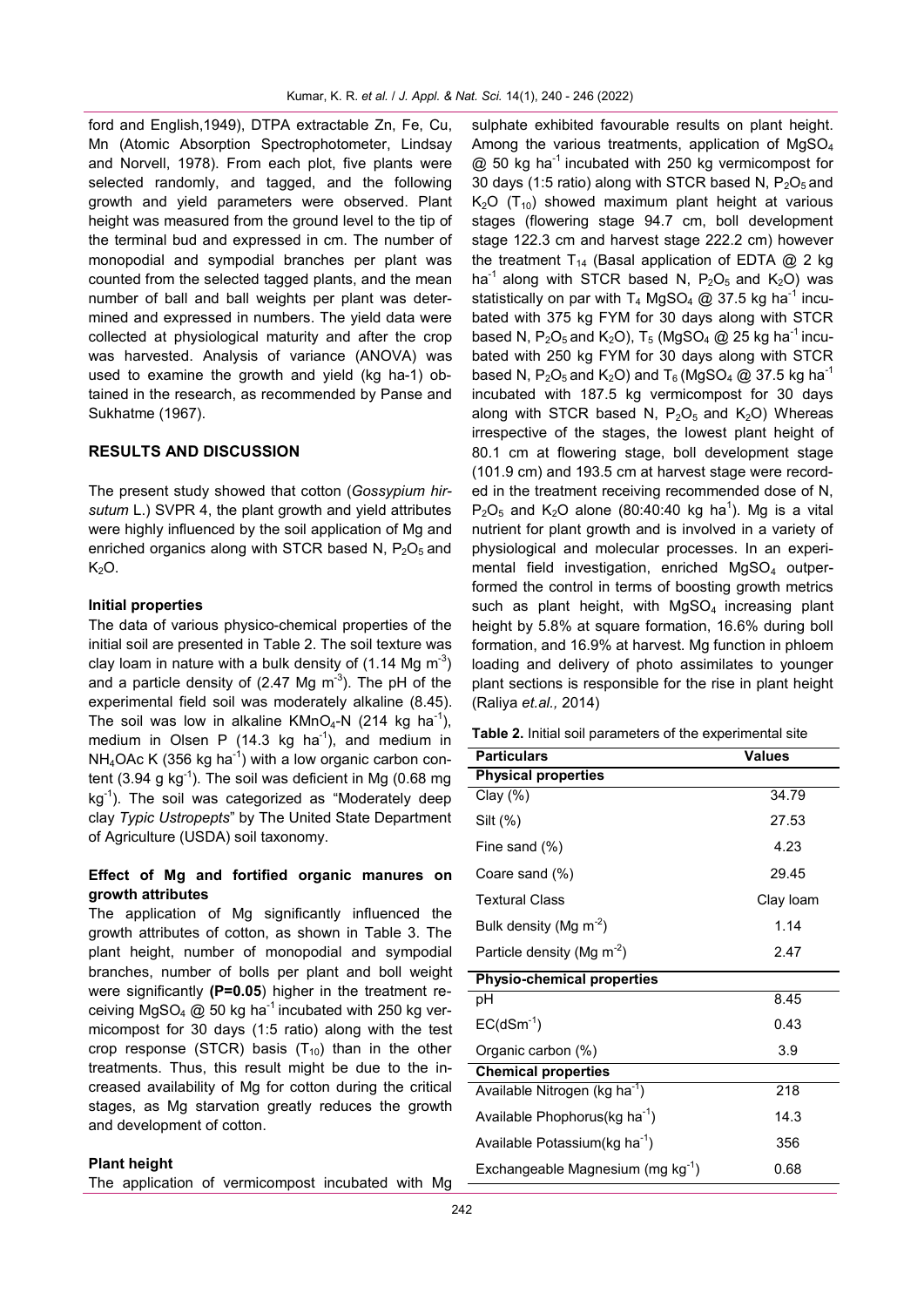The availability of magnesium nutrients enhanced the chlorophyll content and ChSI of safflower leaves under salt stress. In a meta-analysis study, organic manures addition to the soil enriched the root growth of plants up to 50%. Xiang *et. al.,* (2017). The magnesium availability in the rhizosphere promotes root meristem activity and stem mobility in plants. A sufficient amount of magnesium stimulates the expression of a few key genes in root cells, including *AUX1, PIN2*, and *PIN3*, which play vital roles in auxin production and shipping in roots (Niu *et al.,* 2015). Magnesium is required for the structural and functional integrity of ribosomes. This nutrient is also involved in glucose metabolism, mitosis, and fast plant cell development. Magnesium is related to up to 90% of mobile cells or more, mostly in the ribosome, indicating the relevance of this nutrient in controlling cell division and plant growth (Fageria, 2016).

#### **Sympodial and monopodial branches per plant**

The number of sympodial and monopodial branches per plant was also enhanced by the application of Mg with vermicompost. The treatment MgSO<sub>4</sub>  $@$  50 kg ha<sup>-1</sup> incubated with 250 kg vermicompost for 30 days (1:5 ratio) along with STCRbased N,  $P_2O_5$  and  $K_2O$  (T<sub>10</sub>) achieved the highest number of sympodial (33.45) and monopodial branches (75.13). The treatment  $T_{14}$  (basal application of EDTA  $@$  2 kg ha<sup>-1</sup> along with STCR based N,  $P_2O_5$  and  $K_2O$ ) was statistically on par with  $T_4$ MgSO<sub>4</sub> @ 37.5 kg ha<sup>-1</sup> incubated with 375 kg FYM for 30 days along with STCR based N,  $P_2O_5$  and  $K_2O$ ),  $T_5$ 

(MgSO<sub>4</sub>  $@$  25 kg ha<sup>-1</sup> incubated with 250 kg FYM for 30 days along with STCR based N,  $P_2O_5$  and  $K_2O$ ) and  $T_6$  $(MgSO<sub>4</sub>$  @ 37.5 kg ha<sup>-1</sup> incubated with 187.5 kg vermicompost for 30 days along with STCR based N,  $P_2O_5$ and  $K<sub>2</sub>O$ ). Al-Barzinji and Naif, (2014) evaluated the application of different magnesium salts ( $MgSO<sub>4</sub>$ .7H<sub>2</sub>O) on garlic (*Allium sativum* L.). Positive and good vegetative growth of garlic was produced by magnesium salts.  $MgCl<sub>2</sub>$  generated the greatest amount of leaves. The foliar application of MgSO<sub>4</sub> and Mg( $NO<sub>3</sub>$ )<sub>2</sub> improved the yield components, such as head diameter, head weight, bulb production, and cloves per head, as well as the production and yield quality of garlic.

Hauer Jakli and Trankner (2019) reported that the availability of magnesium in rhizomes boosts plant leaf development by drawing antioxidants to leaf tissue. Under the impact of Mg salt, organic manures and biochar plants treated with nano composites, magnesium extended their root systems and shoot and leaf growth.Kobayashi *et al.* (2018) reported that magnesium has a few intricate interactions with other vitamins in plant growth. For example, adequate quantities of magnesium in the rhizosphere improve the leaf enlargement of flora by reducing leaf tissue, particularly iron toxicity.

# **Effect of Mg and fortified organic manures on yield attribute**

Incubation of Mg with vermicompost showed a significant (P=0.05) impact on the number of bolls plant<sup>-1</sup>, boll weight (g) and seed cotton yield (Table 4). Among the

**Table 3.** Effect of magnesium combined with organic manures on plant height (cm) and growth attributes at different stages of crop growth

| Treatment*<br>No. of monopodial<br><b>Flowering</b><br><b>Boll development</b><br>At harvest<br><b>Stage</b><br>branches plant<br><b>Stage</b><br>T <sub>1</sub><br>78.60<br>97.96<br>185.51<br>21.56 | No. of sympodial<br>branches plant<br>56.75<br>57.85 |
|-------------------------------------------------------------------------------------------------------------------------------------------------------------------------------------------------------|------------------------------------------------------|
|                                                                                                                                                                                                       |                                                      |
|                                                                                                                                                                                                       |                                                      |
| 79.12<br>98.30<br>22.29<br>187.87<br>$\mathsf{T}_2$                                                                                                                                                   |                                                      |
| 82.25<br>100.26<br>190.14<br>23.34<br>$T_3$                                                                                                                                                           | 62.30                                                |
| 86.65<br>112.08<br>203.26<br>31.12<br>$T_4$                                                                                                                                                           | 69.46                                                |
| 111.42<br>202.53<br>85.00<br>30.60<br>$T_5$                                                                                                                                                           | 68.75                                                |
| 203.07<br>86.20<br>111.80<br>30.84<br>$\mathsf{T}_6$                                                                                                                                                  | 69.10                                                |
| 84.33<br>106.30<br>198.80<br>29.75<br>T <sub>7</sub>                                                                                                                                                  | 67.35                                                |
| 84.05<br>105.56<br>196.34<br>28.25<br>$T_8$                                                                                                                                                           | 66.45                                                |
| 212.67<br>31.89<br>T9<br>90.54<br>117.20                                                                                                                                                              | 70.15                                                |
| 222.20<br>94.71<br>122.30<br>33.45<br>$T_{10}$                                                                                                                                                        | 73.10                                                |
| 82.44<br>102.03<br>191.35<br>25.21<br>$T_{11}$                                                                                                                                                        | 64.85                                                |
| 83.45<br>192.25<br>26.46<br>102.53<br>$T_{12}$                                                                                                                                                        | 65.35                                                |
| 83.80<br>103.63<br>192.70<br>$T_{13}$<br>27.75                                                                                                                                                        | 65.60                                                |
| 87.10<br>112.15<br>203.59<br>31.35<br>$T_{14}$                                                                                                                                                        | 69.74                                                |
| 81.36<br>190.60<br>24.46<br>100.73<br>$T_{15}$                                                                                                                                                        | 63.76                                                |
| SEd±<br>1.59<br>2.44<br>4.24<br>0.64                                                                                                                                                                  | 1.35                                                 |
| $CD(P=0.05)$<br>3.35<br>5.04<br>9.28<br>1.42<br>$*T_{\text{max}}$ at the section of state that $\mathcal{A}$ is section to $T$ and $\mathcal{A}$                                                      | 2.88                                                 |

Treatment details are given in Table 1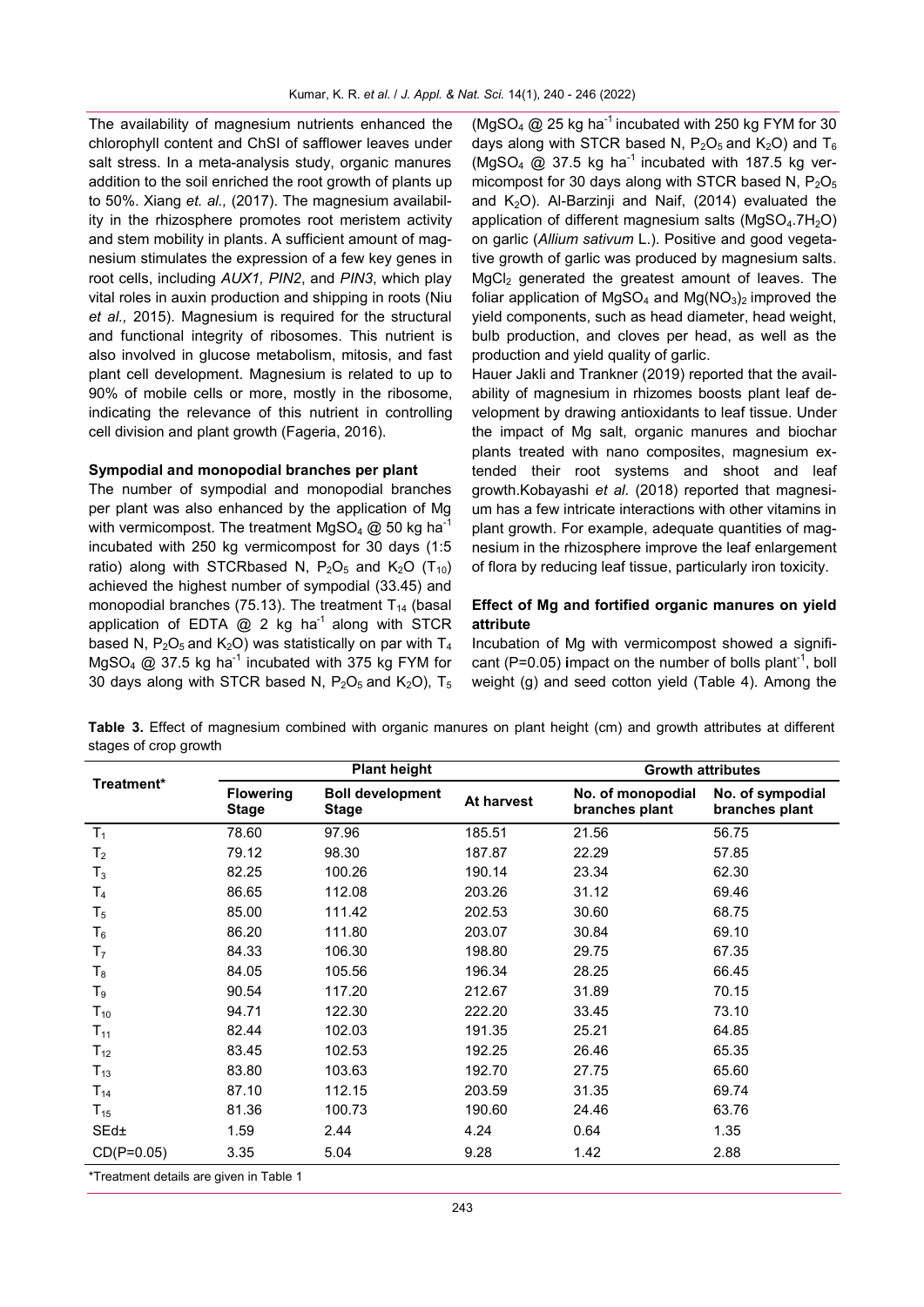| Treatment*     | <b>Yield attributes</b>             |                                |                                                   | Dry matter production (kg ha <sup>-1</sup> ) |       |                         |
|----------------|-------------------------------------|--------------------------------|---------------------------------------------------|----------------------------------------------|-------|-------------------------|
|                | No. of bolls<br>plant <sup>-1</sup> | <b>Boll weight</b><br>(g boll) | <b>Seed cotton</b><br>yield (q ha <sup>-1</sup> ) | 40 DAS                                       | 70DAS | <b>Harvest</b><br>stage |
| T <sub>1</sub> | 35.60                               | 2.75                           | 17.50                                             | 545                                          | 990   | 4235                    |
| T <sub>2</sub> | 35.29                               | 2.80                           | 18.65                                             | 750                                          | 1300  | 4435                    |
| $T_3$          | 39.01                               | 2.87                           | 19.50                                             | 780                                          | 1440  | 4550                    |
| T <sub>4</sub> | 43.51                               | 3.52                           | 24.05                                             | 870                                          | 1635  | 4935                    |
| $T_5$          | 40.61                               | 3.30                           | 23.22                                             | 857                                          | 1585  | 4870                    |
| $T_6$          | 41.56                               | 3.38                           | 23.62                                             | 865                                          | 1605  | 4900                    |
| T <sub>7</sub> | 37.81                               | 3.18                           | 22.25                                             | 820                                          | 1540  | 4840                    |
| $T_8$          | 41.56                               | 3.08                           | 21.35                                             | 810                                          | 1510  | 4820                    |
| T9             | 46.51                               | 3.79                           | 25.20                                             | 890                                          | 1685  | 4990                    |
| $T_{10}$       | 48.30                               | 3.98                           | 26.25                                             | 915                                          | 1750  | 5050                    |
| $T_{11}$       | 38.76                               | 2.98                           | 20.05                                             | 790                                          | 1450  | 4620                    |
| $T_{12}$       | 39.56                               | 3.00                           | 20.23                                             | 795                                          | 1480  | 4710                    |
| $T_{13}$       | 39.80                               | 3.02                           | 20.36                                             | 805                                          | 1495  | 4790                    |
| $T_{14}$       | 44.64                               | 3.60                           | 24.31                                             | 880                                          | 1640  | 4950                    |
| $T_{15}$       | 37.36                               | 2.85                           | 19.76                                             | 775                                          | 1410  | 4490                    |
| $SEd\pm$       | 0.82                                | 0.08                           | 0.44                                              | 16.07                                        | 29.42 | 80.54                   |
| $CD(P=0.05)$   | 1.69                                | 0.18                           | 0.96                                              | 34.60                                        | 61.20 | 169.6                   |

**Table 4.** Effect of magnesium combined with organic manures on yield attributes and dry matter production at different stages of crop growth

\*Treatment details are given in Table 1

various treatments, the combined application of MgSO<sub>4</sub>  $\omega$  50 kg ha<sup>-1</sup> incubated with 250 kg vermicompost for 30 days (1:5 ratio) along with STCR based N,  $P_2O_5$  and  $K<sub>2</sub>O$  at was found to be effective in increasing the number of boll plants<sup>-1</sup> (48.3), boll weight (3.9 g), and seed cotton yield (26.2 q ha<sup>-1</sup>), followed by MgSO<sub>4</sub> @ 50 kg ha<sup>-1</sup> incubated with 500 kg FYM for 30 days (1:10 ratio) along with STCR based N,  $P_2O_5$  and  $K_2O$ . The treatment T<sub>14</sub> (basal application of EDTA @ 2 kg ha<sup>-1</sup> along with STCR based N,  $P_2O_5$  and  $K_2O$ ) was statistically on par with T<sub>4</sub> (MgSO<sub>4</sub> @ 37.5 kg ha<sup>-1</sup> incubated with 375 kg FYM for 30 days along with STCR based N,  $P_2O_5$ and K<sub>2</sub>O), T<sub>5</sub> (MgSO<sub>4</sub> @ 25 kg ha<sup>-1</sup> incubated with 250 kg FYM for 30 days along with STCR based N,  $P_2O_5$ and  $K_2O$ ) and  $T_6$  (MgSO<sub>4</sub> @ 37.5 kg ha<sup>-1</sup> incubated with 187.5 kg vermicompost for 30 days along with STCR based N,  $P_2O_5$  and  $K_2O$ ) statistically on par with each other. The lowest number of boll plants<sup>-1</sup> (35.6), boll weight (2.75), and seed cotton yield (17.5 q ha<sup>-1</sup>) were recorded in the RDF treatment  $(T_1)$ . Kanjana,(2020) reported that the application of Mg fertilizers, when compared to normal Mg fertilizer, had a profound influence on enhancing the highest number of bolls (20.6 g), seed cotton yield (1729 kg/ha<sup>-1</sup>) and yield-related parameters of cotton.

Rathore and Tarafdar (2015) found that foliar application of 20 ppm biologically generated nano Mg and regular Mg enhanced grain yield in wheat by 63.2 and 35.1 percent, respectively, when compared to the control. Laxminarayana (2017) reported that the addition of liming and  $MqSO<sub>4</sub>$  to these acidic soils ascribed to neutralization of soil acidity resulted in greater absorption of all important nutrients from both native and applied sources, resulting in the best production response.

Noor *et al.* (2015) revealed that the residual nutrients, including Mg fertilizer along with manures and addition to 100% N resulted in a significant increase in the yield of *T. aman* rice, the highest grain ranged from 3.90 and  $3.70$  ha<sup>-1</sup> in noncslcarious floodplain soils in Rangpur, Bangladesh, during 2010–201. Biswas *et al., (*2013) where the highest grain yield of rice was recorded in 60 kg MgSO $_4$  ha $^{-1}$ .

Gokul *et al.,* (2021) reported that the number of fruits plant<sup>-1</sup> significantly increased with the application of different combinations of inorganic fertilizers, organic manures. The highest number of fruits plant<sup>-1</sup> (89.36) was registered with application of 75% recommended dose of fertilizers + poultry manure  $@$  5 t ha<sup>-1</sup> + biofertilizers + 2% MgSO4. Geng *et al.* (2021) found that the average enhancement in seed yield increased by the application of Mg fertilizer with 100% RDF was approximately 29%. The average seed yield increased up to 2526 kg ha-1. The Mg treatment increased the number of pods per plant, and the seed yield, while the number of seeds per pod and 1000 seed weight were not affected by the Mg applications.

# **Dry matter production (kg ha-<sup>1</sup> )**

Dry matter production is a direct correlation between yield and the growth, and development of various morphological components. The data defined in table revealed that application of MgSO<sub>4</sub> @ 50 kg ha<sup>-1</sup> incubat-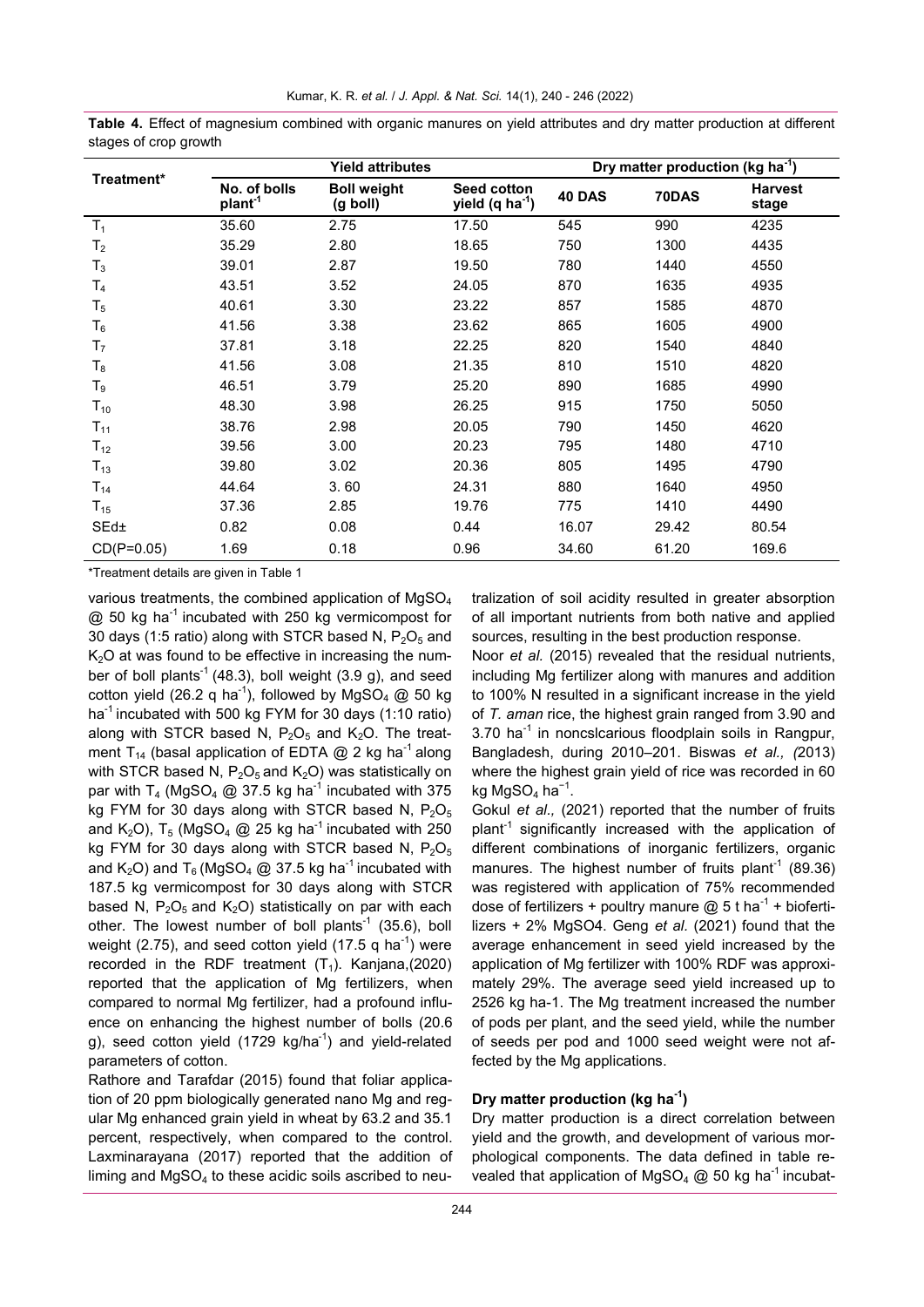ed with 250 kg vermicompost for 30 days (1:5 ratio) along with STCR based N,  $P_2O_5$  and  $K_2O$  (T<sub>10</sub>) delivered the highest dry matter production at 40 DAS (915 kg ha $^{-1}$ ), 70 DAS (1750 kg ha $^{-1}$ ) and at harvest (5050 kg ha<sup>-1</sup>) followed by T<sub>9</sub> MgSO<sub>4</sub> @ 50 kg ha<sup>-1</sup> incubated with 500 kg FYM for 30 days (1:10 ratio) along with STCR based N,  $P_2O_5$  and K<sub>2</sub>O was statistically on par with T<sub>14</sub> Basal application of EDTA @ 2 kg ha<sup>-1</sup>, T<sub>4</sub> MgSO<sub>4</sub> @ 37.5 kg ha $^{-1}$  incubated with 375 kg FYM for 30 days along with STCR based N,  $P_2O_5$  and  $K_2O$ ), T<sub>5</sub> (MgSO<sub>4</sub>  $@$  25 kg ha<sup>-1</sup> incubated with 250 kg FYM for 30 days along with STCR based N,  $P_2O_5$  and  $K_2O$ ) and  $T_6$ (MgSO<sub>4</sub>  $@$  37.5 kg ha<sup>-1</sup> incubated with 187.5 kg vermicompost for 30 days along with STCR based N,  $P_2O_5$ and  $K<sub>2</sub>O$ ) but they were statistically on par with each other. Treatment  $T_1$  had the lowest dry matter production at 40 DAS (545 kg ha<sup>-1</sup>), at 70 DAS (990 kg ha<sup>-1</sup>) and at harvest (4235 kg ha-<sup>1</sup> ). Similarly, Dromantiene *et al.,* (2017) observed that using mg at various stages of wheat growth resulted in the greatest increase in dry matter and yield. Mg fertilizer can boost overall plant biomass and crop yields while also improving chlorophyll concentration and reducing protein depletion. The total dry matter production under the JM3 (magnesium fertilizer + straw) treatment was increased by 7.91% on average compared with that under the JMO (no Mg fertilizer + straw) treatment. Zhang *et al.,*(2020) reported that the application of Mg fertilizer promoted the accumulation of DM in spring maize. Thus, earlier studies have been conducted by taking  $MgSO<sub>4</sub>$  as the Mg source, whereas in the present study,  $MgSO<sub>4</sub>$  was incubated with organic compounds for 30 days to prepare natural chelated compounds that significantly improved the efficiency of Mg compared with the use of  $MgSO<sub>4</sub>$ along with organic sources.

#### **Conclusion**

The application of Mg in conjunction with organic sources significantly (p=0.05) increased growth and yield parameters in cotton (*G. hirsutum* L). The results concluded that soil application of MgSO<sub>4</sub> at 50 kg ha<sup>-1</sup> incubated with 250 kg vermicompost for 30 days (1:5 ratio) along with STCR based nitrogen, phosphorous and potassium  $(T_{10})$  significantly increased the growth and yield of cotton. Thus, the application of  $T_{10}$  is recommended for better crop growth and yield of cotton.

#### **Conflict of interest**

The authors declare that they have no conflicts of interest.

## **REFERENCES**

1. Adnan, M., Hayyat, M. S., Imran, M., Rehman, F. U., Saeed, M. S., Mehta, J. & Tampubolon, K. (2020). Impact of foliar application of magnesium fertilizer on agronomic crops: A review. *Ind. J. Pure Appl. Biosci*, *8*, 281-288.

- 2. Al-Barzinji, I. & Naif, A. (2014). Effect of magnesium salts on growth and production of garlic (Allium sativum L.). *ARO, The Scientific Journal of Koya University*, *2*(1), 1-5.
- 3. Biswas, B., Dey, D., Pal, S. & Kole, N. (2013). Integrative effect of magnesium sulphate on the growth of flowers and grain yield of paddy: a chemist's perspective. *Rasyan Journal of Chemistry*, *6*(4), 300-302.
- 4. Ceylan, Y., Kutman, U. B., Mengutay, M. & Cakmak, I. (2016). Magnesium applications to growth medium and foliage affect the starch distribution, increase the grain size and improve the seed germination in wheat. *Plant and soil*, *406*(1), 145-156.
- 5. Dromantienė, R., Pranckietienė, I., Šidlauskas, G. & Smalstienė, V. (2017). The effect of Mg and S on photosynthesis products and nitrogen content in winter wheat. In *International scientific conference Rural developmant017* (pp. 42-46).
- 6. Fageria, N. K., Gheyi, H. R., Carvalho, M. C. S. & Moreira, A. (2016). Root growth, nutrient uptake and use efficiency by roots of tropical legume cover crops as influenced by phosphorus fertilization. *Journal of Plant Nutrition*, *39*(6), 781-792.
- 7. Geng, G., Cakmak, I., Ren, T., Lu, Z., & Lu, J. (2021). Effect of magnesium fertilization on seed yield, seed quality, carbon assimilation and nutrient uptake of rapeseed plants. *Field Crops Research*, *264*, 108082.
- 8. Gokul, D., Poonkodi, P. & Angayarkanni, A.(2021). Effect of inorganic fertilizer, organic manures Biofertlizer and Magnesium sulphate on Yield attributes yield and quality of chilli. *The International Journal of Analytical and Experimental Modal Analysis*. ISSN NO: 0886-9367.
- 9. Hauer-Jákli, M. & Tränkner, M. (2019). Critical leaf magnesium thresholds and the impact of magnesium on plant growth and photooxidative defense: a systematic review and meta-analysis from 70 years of research. *Frontiers in Plant Science*, 766.
- 10. Jackson, M. L. (1973). Soil chemical analysis, pentice hall of India Pvt. *Ltd., New Delhi, India*, *498*, 151-154.
- 11. Kanjana, D. (2020). Foliar application of magnesium oxide nanoparticles on nutrient element concentrations, growth, physiological, and yield parameters of cotton. *Journal of Plant Nutrition*, *43*(20), 3035-3049.
- 12. Kobayashi, N. I., Ogura, T., Takagi, K., Sugita, R., Suzuki, H., Iwata, R., & Tanoi, K. (2018). Magnesium deficiency damages the youngest mature leaf in rice through tissuespecific iron toxicity. *Plant and soil*, *428*(1), 137-152.
- 13. Laxminarayana, K. (2017). Effect of Mycorrhiza, Organic sources, lime, secondary and micronutrients on soil microbial activities and yield performance of yam bean (*Pachyrhizus erosus* L) in alfisols. *Communications in Soil Science and Plant Analysis*, *48*(2), 186-200.
- 14. Lindsay, W. L. & Norvell, W. A. (1978). Development of a DTPA soil test for zinc, iron, manganese, and copper. *Soil science society of America journal*, *42*(3), 421-428.
- 15. Niu, G., Guo, X. & Wang, L. (2015). Review of recent progress in chemical stability of perovskite solar cells. *Journal of Materials Chemistry A*, *3*(17), 8970-8980.
- 16. Noor, S., Akhter, S., Islam, M. M., Shil, N. C. & Kawochar, M. A. (2015). Effect of magnesium on crop yields within maize–green manure–T. aman rice cropping pattern on